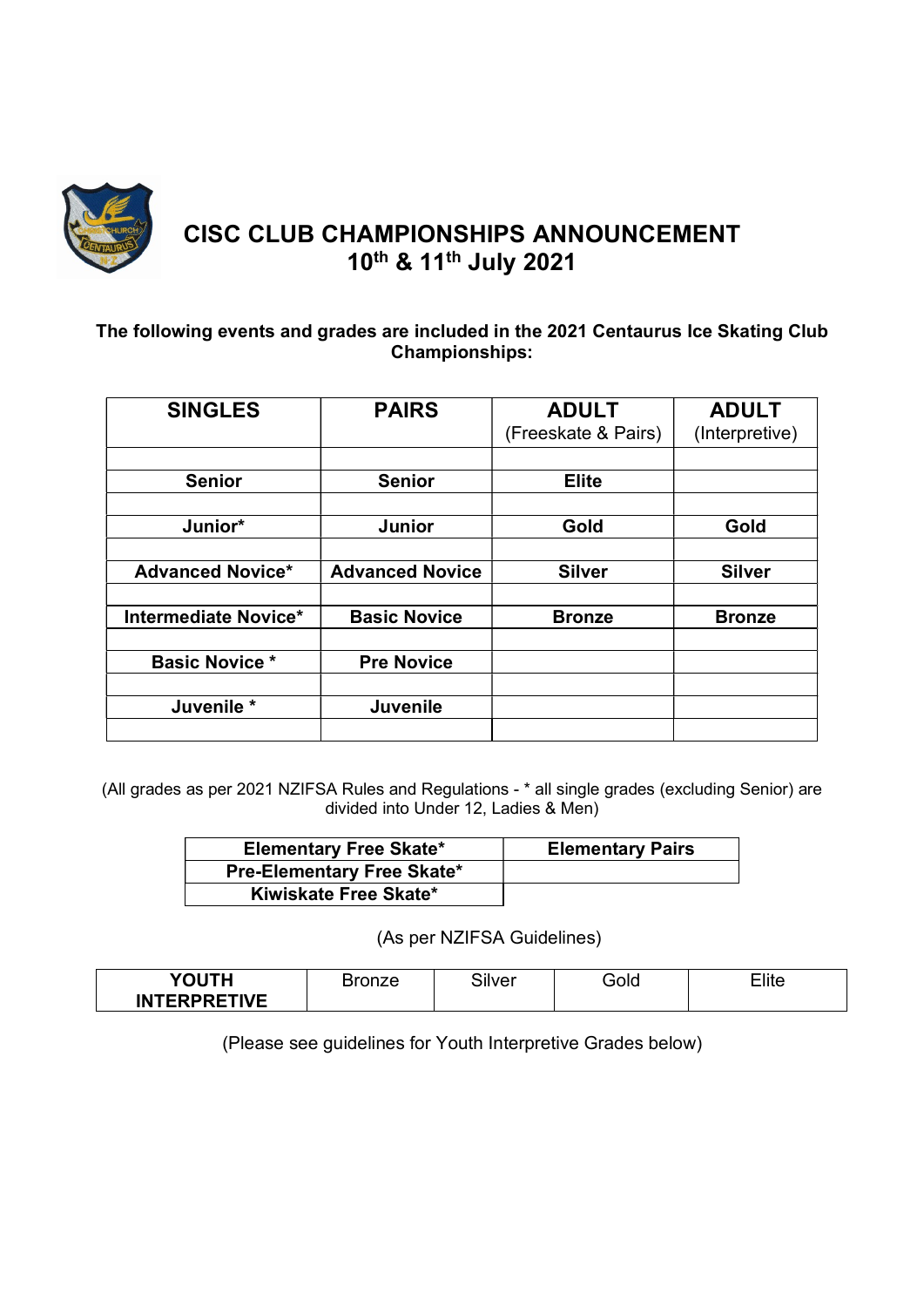## • CLOSING DATE FOR ENTRIES: 21<sup>st</sup> June 2021

(Late entries may be accepted at double fee if time permits)

- All competitors must be current members of an NZIFSA affiliated club. Only CISC club members will be eligible to hold championship titles.
- All competitors, except those in Kiwiskate and Youth Interpretive Grades must be TC registered for 2021.
- All entries for NZIFSA grades must be submitted along with a completed PPC unless they have a current PPC loaded onto the NZIFSA website.
- All NZIFSA Grades will be judged using the IJS System.

Please complete your online entry:

https://www.cognitoforms.com/CentaurusIceSkatingClub1/\_2021CENTAURUSICESKATINGCLUBCHAMPIONSHIPS

### and make payment to CISC Account 03-0802-009498500 (Quote skaters name and CISCClubs as reference) Entries will not be accepted as complete until both entry form and payment are received.

# KIWISKATE ELEMENTS:

Skaters competing in these KiwiSkate grades are not eligible to compete in the above NZIFSA grades. Kiwi Skate Elements will be judged using an ordinal system.

(Kiwiskate Elements entry forms are available from your skate school coach)

|                 | <b>Elements from Badges:</b>    |            |                                                |
|-----------------|---------------------------------|------------|------------------------------------------------|
| Kiwi            | <b>Elements from Tiny</b>       | Boys/Girls | Has passed or is working on Beginners Badges   |
| <b>Beginner</b> | <b>Tots/Beginners Badges</b>    |            |                                                |
| Kiwi 1          | Elements from Basic &           | Boys/Girls | Has passed or is working on Basic Badge        |
|                 | <b>Elementary Badges</b>        |            |                                                |
| Kiwi 2          | Elements from Novice I & 2      | Boys/Girls | Has passed or is working on Novice I Badge     |
|                 | <b>Badges</b>                   |            |                                                |
| Kiwi 3          | Elements from Advanced &        | Boys/Girls | Has passed or is working on Advanced Badge     |
|                 | <b>Proficiency Badges</b>       |            |                                                |
| Kiwi 4          | <b>Elements from Free Skate</b> | Boys/Girls | Has passed or is working on Free Skate 1 Badge |
|                 | 1,2 & 3 Badges                  |            |                                                |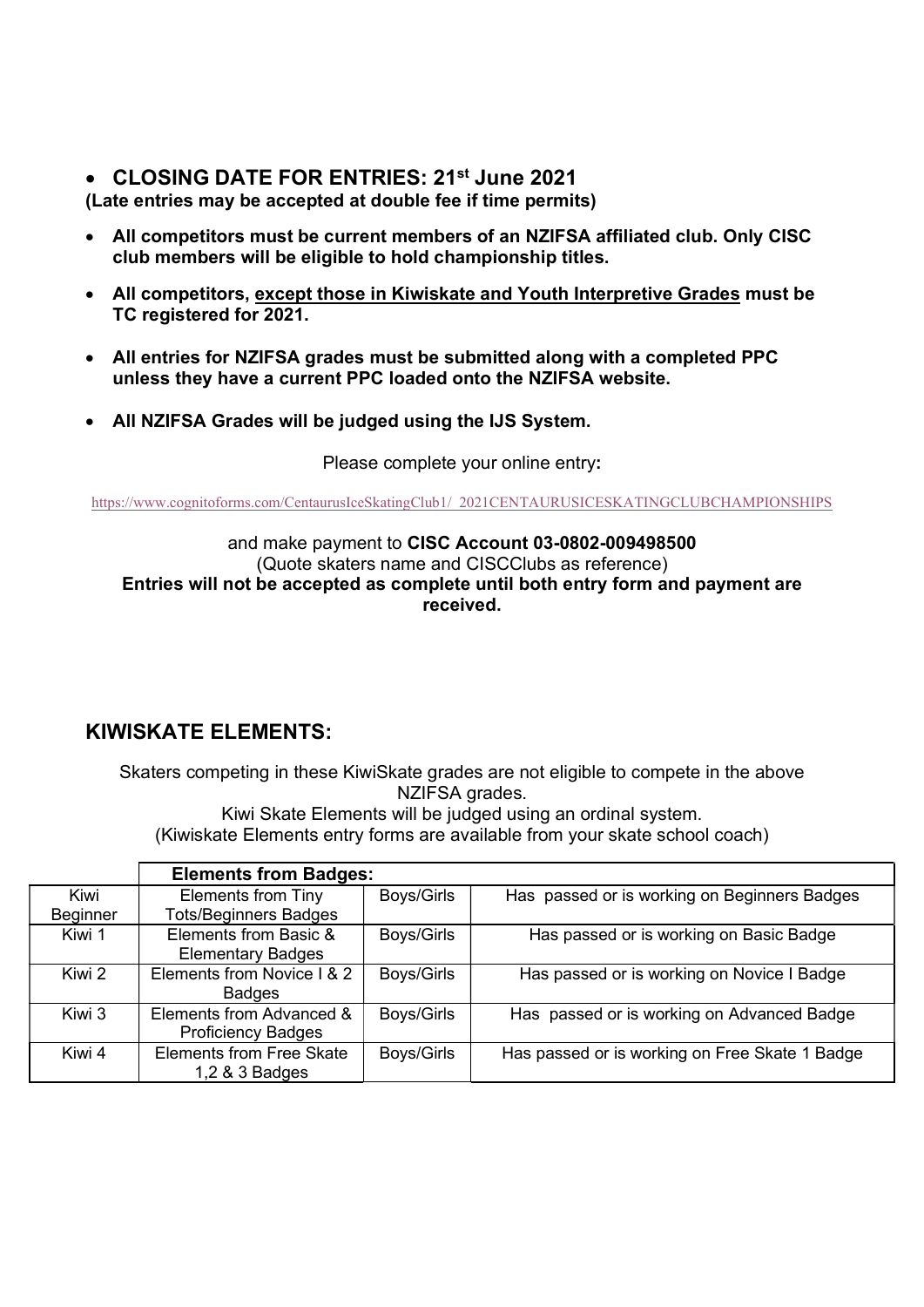### YOUTH INTERPRETIVE

Youth Interpretive is divided into four divisions based on skill level: Bronze, Silver, Gold and Elite. Youth Interpretive grades are only open to those skaters who are not also competing in Free Skating events during the domestic competition season.

Men and Ladies will be judged separately.

Eligibility:

Competitors must have reached the age of 12 years but not reached the age of 18 years before the 1st of July preceding the championship. Skaters may only enter a youth interpretive or a standard singles skating grade, not both.

The entry into Youth Bronze, Silver, Gold and Elite Interpretive levels is self-selecting with no test requirements. However, the skater's highest Stroking/Pattern Dance test level provides an indication of the appropriate grade as follows:

| Grade         | Indicative NZIFSA test level | <b>Programme Duration</b>              |
|---------------|------------------------------|----------------------------------------|
| <b>Bronze</b> | No test or Elementary        | 1 minute and 30 seconds +/- 10 seconds |
| Silver        | Preliminary or Inter Bronze  | 1 minute and 30 seconds +/- 10 seconds |
| Gold          | Bronze or Inter Silver       | 2 minutes $+/- 10$ seconds             |
| Elite         | Silver and above             | 2 minutes $+/- 10$ seconds             |

#### Vocal music is permitted.

The Interpretive programme will be judged only on the basis of the five Component Marks. The programme should consist of a variety of skating moves selected for their value to enhance the skater's interpretation of the music rather than for their technical difficulty. Skaters will be judged on their ability to interpret the music and develop a theme by using their skating skills.

The Interpretive programme must include:

- a) A minimum of one and a maximum of two jump elements
- b) A minimum of one and a maximum of two spins

Jump combinations of up to three jumps are permitted. In Bronze and Silver only single jumps, excluding Axel, are permitted. Gold and Elite have no limits on the number of jump revolutions. However, credit for jumps and spins is based solely on the ability of such movements to enhance the chosen theme and support the music, no credit will be given for their technical difficulty.

Falls are not subject to a deduction but may have a negative impact on the Program Components.

Elements exceeding the maximum number will be judged as an illegal element and receive a 1.0 deduction. Elements lacking in number will receive a 1.0 deduction. Violations of the below requirements will also receive a 1.0 deduction.